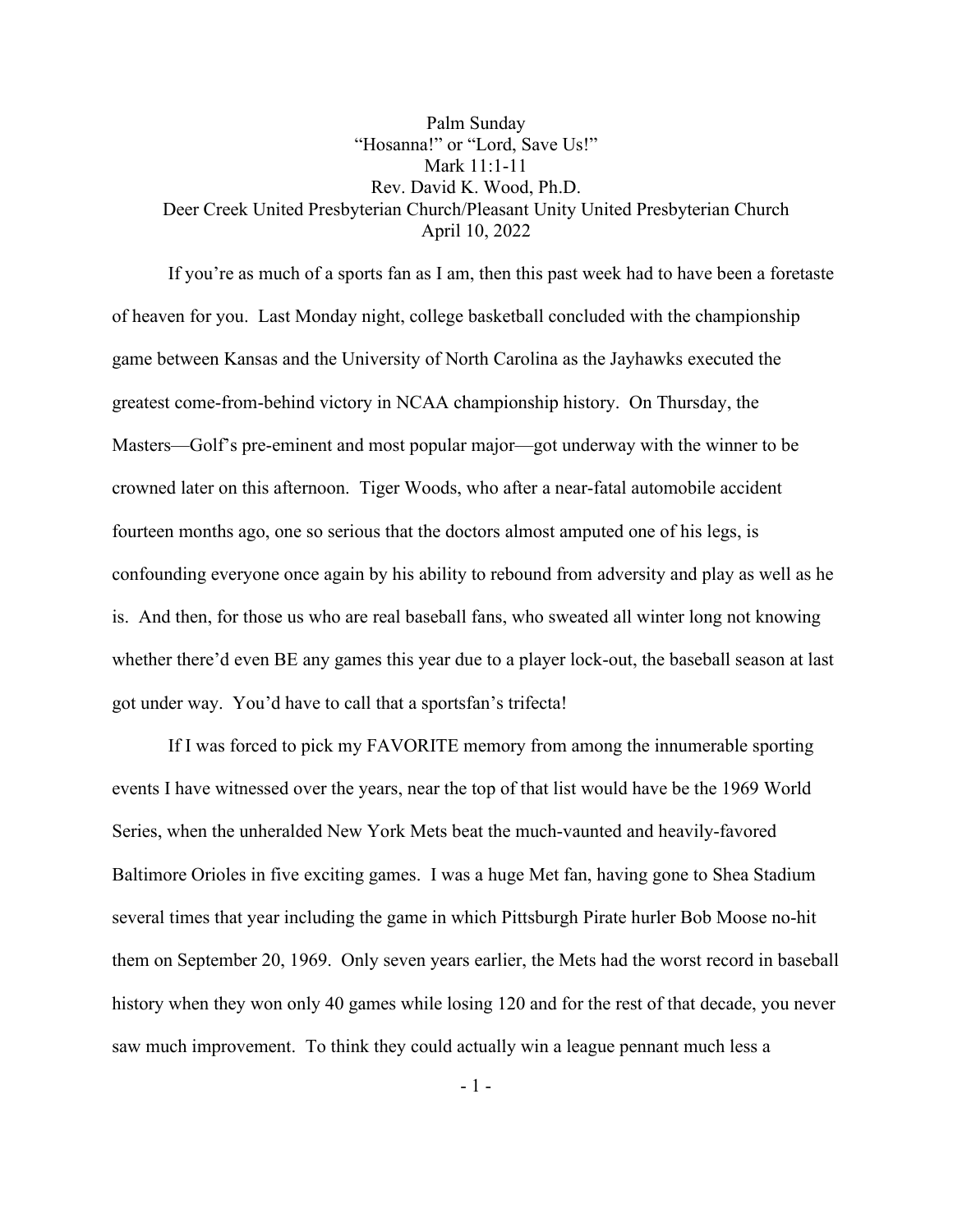WORLD SERIES, you would have ALSO had to believe that pigs could fly! Well the improbable DID happen- the New York "Mutts," our "loveable losers," were suddenly transformed into the MIRACLE METS and crowned baseball's World Champions. Afterwards, air traffic controllers at both JFK and LaGuardia airports were reporting that pigs with wings were seen flying past the Empire State Building!

Throughout that year, one of my favorite players was a thirty-six year old utility infielder named Ed Charles, a crowd favorite regarded by many to be the "heart and soul" of that team. As a part-time third baseman who played mainly against left-handers, he only hit .207 but he DID have several crucial hits as the Mets passed the Chicago Cubs in mid-September to win their division, then swept the Atlanta Braves to capture the National League pennant before facing the Orioles in the World Series. When Ed Charles passed away four years ago after a lengthy illness at his home, *The New York Times* posted an in-depth write-up on him. It related how proud he was of that team and of his own contributions that year, but what he was MOST proud of was an event that dramatically changed his life years earlier.

Growing up in Daytona Beach, Florida, he dropped out of school, midway through his teens. But observing his hero--Jackie Robinson--during spring training in 1946, when Robinson was a minor leaguer playing for the Montreal Royals, he was inspired to return to school where he became a football and baseball standout. Several years later, the Dodgers came to St. Petersburg for an exhibition game and he and several friends had a chance to see him again, peering through openings in the outfield fence. After the game, the Dodgers prepared to leave from the railroad station so Ed and his buddies headed down there themselves to get one more glimpse of him. As Charles related the story:

- 2 -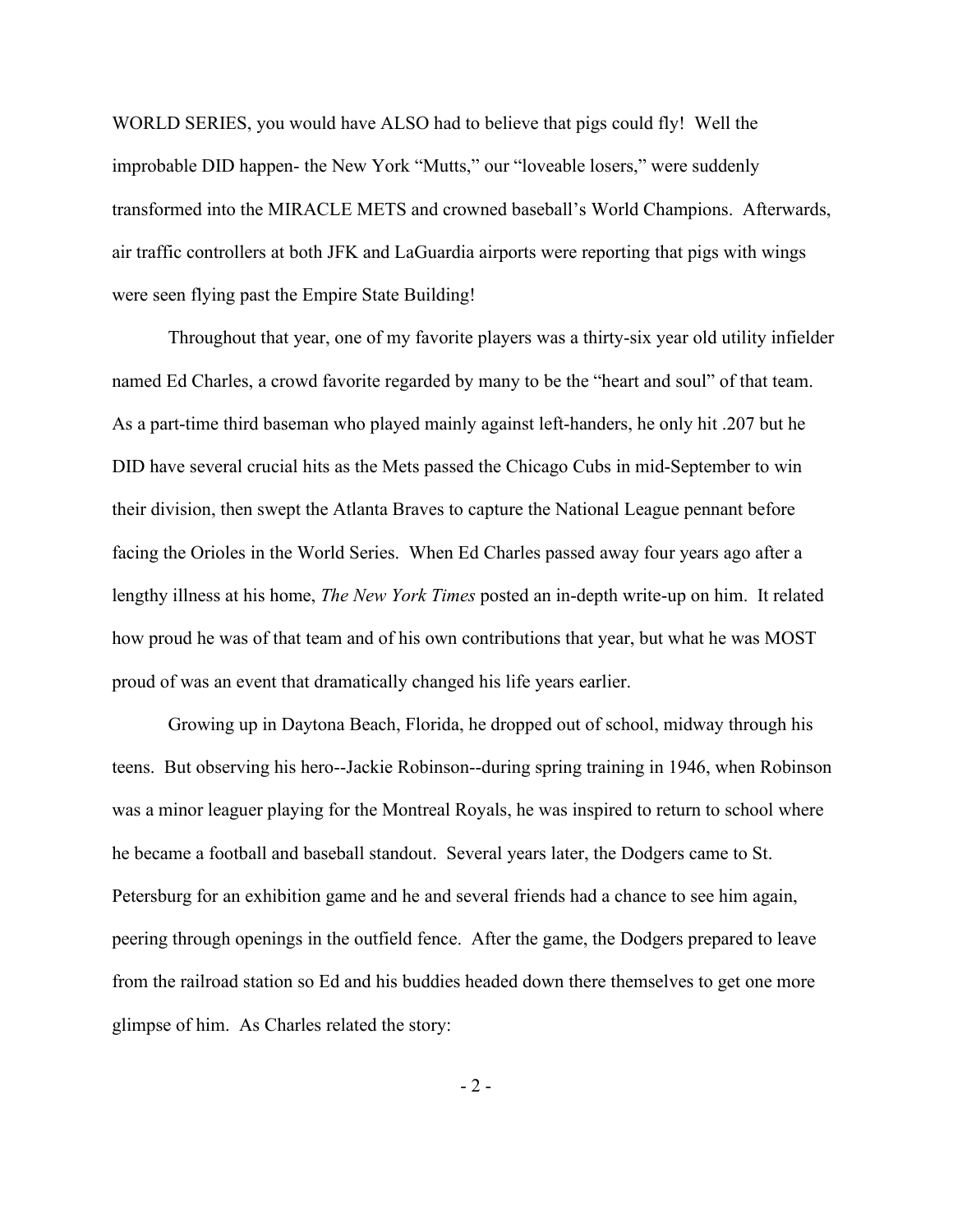"So now we're walking down the platform, looking in the windows trying to see where Jackie was seated. Finally we come to the right coach, and there is Jackie, playing cards. We waved and, you know, he waved back to us. Then the train starts pulling out and we start slowly walking with it, just waving to Jackie. The train picked up speed. We kept running and waving till the train got out of sight. Things like that, you know, I can recall so vividly because they were very special moments in my life and in the life of the country. IT WAS LIKE THE MESSIAH HAD COME."

Did you hear THAT- he said it was as though THE MESSIAH had come! For a young black kid like Ed Charles growing up the segregated South, Jackie Robinson was a powerful symbol of hope that even someone like himself could one day make it in a world dominated by white privilege.

I have to believe that there must have that SAME sense of anticipation and excitement the day a REAL Messiah--a carpenter from Nazareth named JESUS--came marching into Jerusalem. As he drew near to the Holy City, the crowds spread out palms and leaves for him to ride upon and called out to him, "Hosanna! Hosanna! Blessed is he who comes in the name of the Lord!" On the one hand, "hosanna" is a shout of praise, an exclamation of honor generally accorded a conquering hero when he entered a town- a tribute similar to a ticker tape parade down Fifth Ave. in New York City. However, on a DEEPER level, it was a PRAYER FOR HELP, a PLEA FOR RELIEF AND ASSISTANCE. Literally translated, "hosanna" means "save us." The word is used in Psalm 118:25 where it reads "Save us, we beseech you, O Lord! O Lord, we beseech you, give us success!" Thus, more than an exclamation of praise, it reflected their earnest desire for Jesus to come SAVE them, to offer them SOME SHRED OF

- 3 -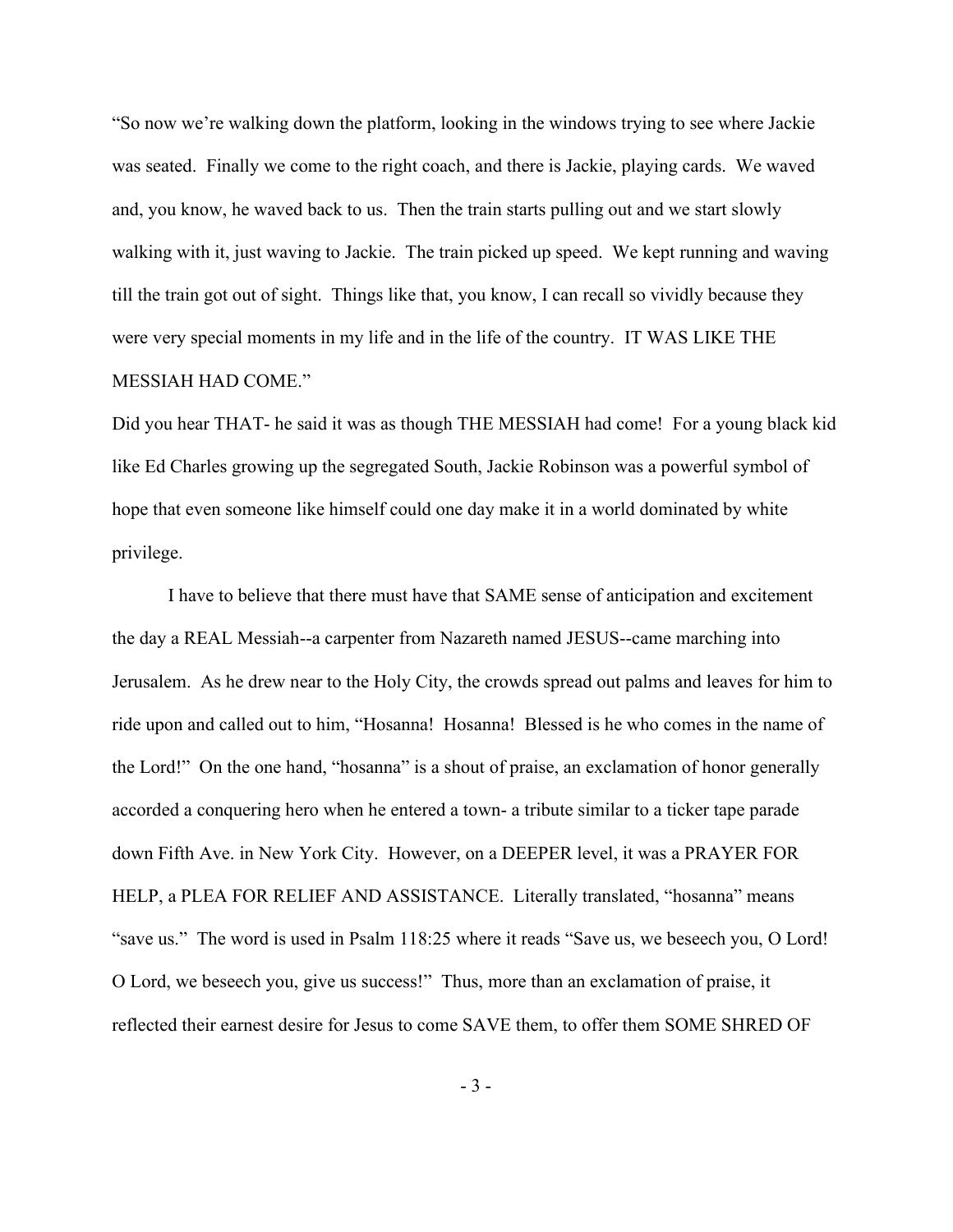HOPE just as Jackie Robinson had offered young African-Americans back in the 40's and 50's. It was a heart-felt cry that they were troubled and in DESPERATE NEED of him.

Now what kind of persons were these who had come out to see and greet him? Only the day before, Jesus had performed THE MIGHTIEST MIRACLE OF ALL- raising his dear friend Lazarus from the dead. News of this feat had spread far and wide in only a few hours time. Then on his way into town, he had healed two blind men so that they were now able to see. Thus, a number of those along the roadway had shown up for curiosity's sake. They had perceived Jesus to be a "great magician," a miracle worker and had to be wondering what amazing deed this Houdini of the Holy Land would perform NEXT.

But ANOTHER group had an even more SERIOUS motivation for being present. These were the Jewish nationalists who were tired of the political repression they had continuously experienced under foreign occupation. The Jews despised the Romans and the Romans, in turn, detested THEM. They were unfairly taxed to pay for Caesar's grand construction schemes and military ambitions. Every move they made was scrutinized and under the watchful eyes of Roman soldiers. Judah had become a corrupt police state filled with spies and secret trials (similar to the one Jesus would soon experience), where people could be arrested on the slightest suspicion and kept imprisoned for as long as the Romans wanted, not much different from what the Russian people are experiencing TODAY. Thus, THIS group of onlookers hoped that Jesus would be their long-awaited Messiah, the Deliverer who would liberate them from all their tyranny and enable them to breathe free once again.

But then there was still ANOTHER group present. THESE persons had little interest in political intrigue for they were more concerned about just being able to survive from one day to

- 4 -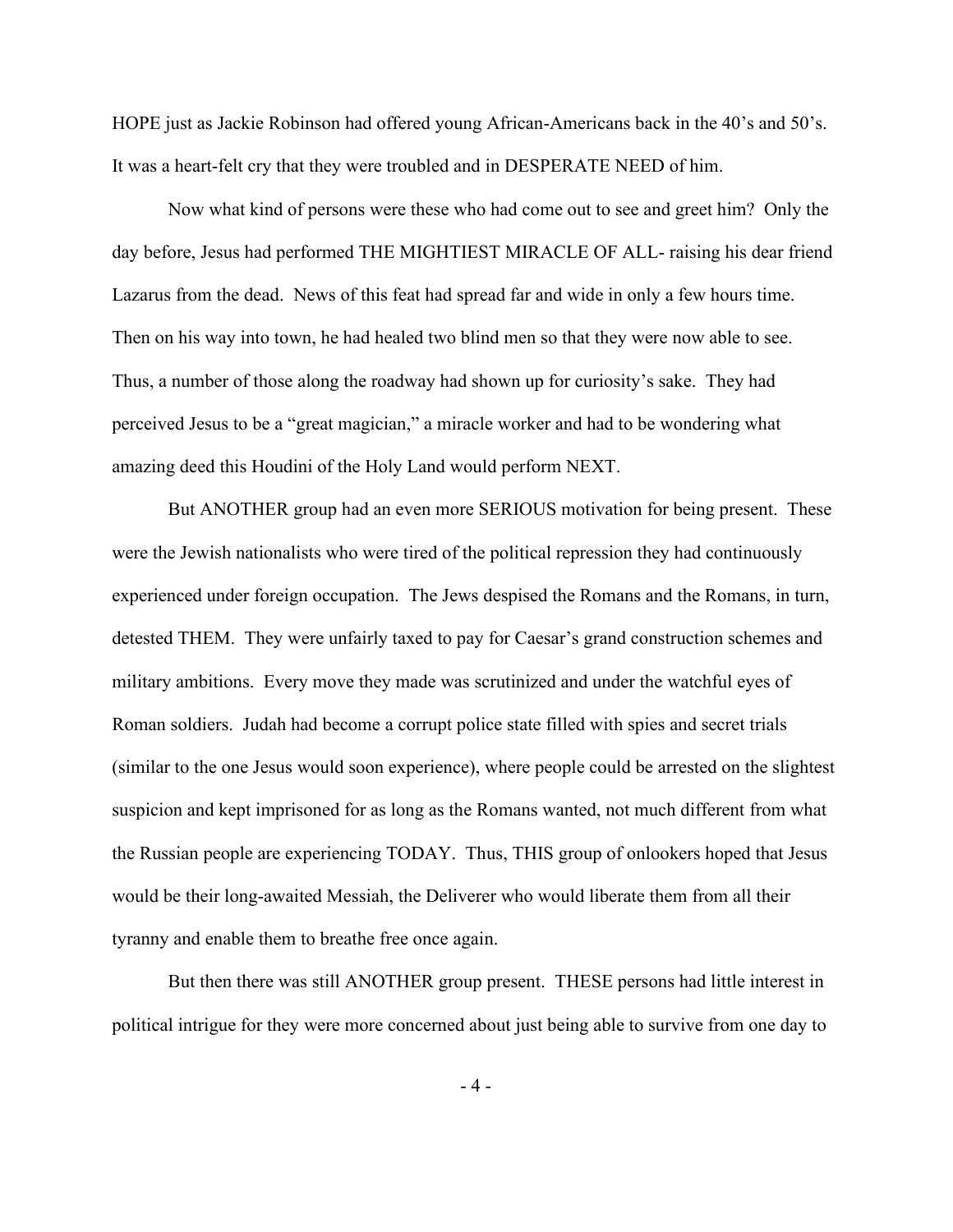the next. These were the truly desperate- the poor and outcast without access to any form of social services. There was no Medicare or Medicaid programs to help them with their health problems- in fact, there were no doctors or hospitals PERIOD. There were no Social Security checks to assist them with their most basic needs like rent or utility costs, no food stamps to help them alleviate their hunger pains. Work was scarce, and if one didn't have a trade or specialty to perform, then he or she was often reduced to begging. Such persons had little more than HOPE to live on- a hope that one day their condition might improve, a hope that God would take pity on them and send someone their way to help ease their miserable existence. They didn't know much about this Jesus other than by reputation, but what they DID know was enough to inspire them to line the streets and welcome him as their possible savior.

For Jesus, the temptation to alleviate the hunger and sufferings of his people, to become a political savior or social reformer must have been GREAT INDEED. Had he fed their STOMACHS instead of their souls, the road before him would have been an easy one. Jesus would have been a NATIONAL HERO instead of a deluded rabbi; his fate would have been a MONARCH'S THRONE rather than a criminal's cross. Since the days of King David, the Jews had desperately LONGED for just such a person- a SOCIAL/POLITICAL MESSIAH whose kingdom WAS of this world.

St. Chrysostom, an early Church Father, wrote, "It is not so much sin which plunges us into calamity but rather despair." Hopelessness, despair- this is the great sin of our or ANY age, and the convenient answer is to resort to some military or political, some social or economic solution to end all our problems and restore our peace. In the early part of the last century, there was a leader of a modern nation who presented himself as a paragon of virtue. An intensely moral man, he was

- 5 -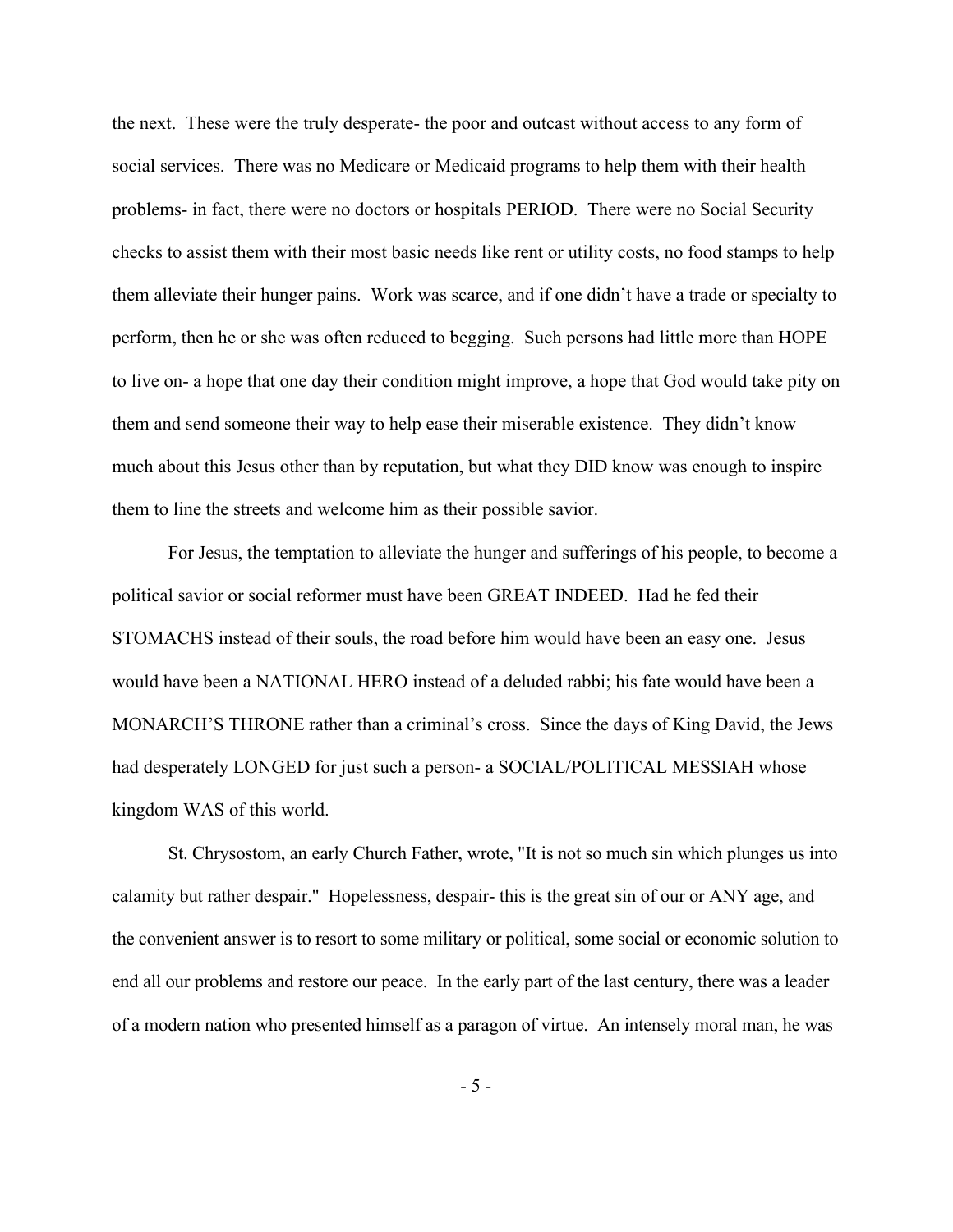a vegetarian who did not smoke, drink, or carry on with women. He exemplified in his life thrift, industry, honesty, courage, love of family and country. He honored motherhood and was constantly pictured as a lover of little children and flowers. He posed as a patron of the arts, a lover of painting, classical music, and architecture. He represented himself as a religious man who frequently spoke of duty to God and was often photographed with prominent religious leaders. He was a strong anti-communist.

Before he came to power, there were six million unemployed in his country; there was violence in the streets and constant clashes between political parties. He promised to restore law and order and end unemployment, which in a few short years he miraculously accomplished. Even in foreign affairs, he appeared as a champion of world peace. He denounced imperialism in any form and eloquently argued that all countries should enjoy equal legal status in the community of nations, that all conflicts should be settled through peaceful negotiations.

Thus this leader, greatly beloved by his people, respected as a statesman by other world leaders, who appeared as a religious man, an impeccably moral man, a true patriot who restored prosperity and self-respect for his nation- this man was none other than…Adolf Hitler. He offered his people peace and prosperity, but it was based on guile and fear, on treachery and deception. He appealed to his country's lowest and deepest passions and they responded with complete loyalty and unqualified trust and total obedience. Even many church leaders believed they saw the hand of God upon the renewal of the German people and Adolf Hitler as their leader.

But "Hitler" is now a byword for infamy; he was one of the GREAT MONSTERS of all time- a man responsible for the murder of six million Jews and the architect for a World War in which twenty million enlisted men were killed or missing in action, a million civilians died,

- 6 -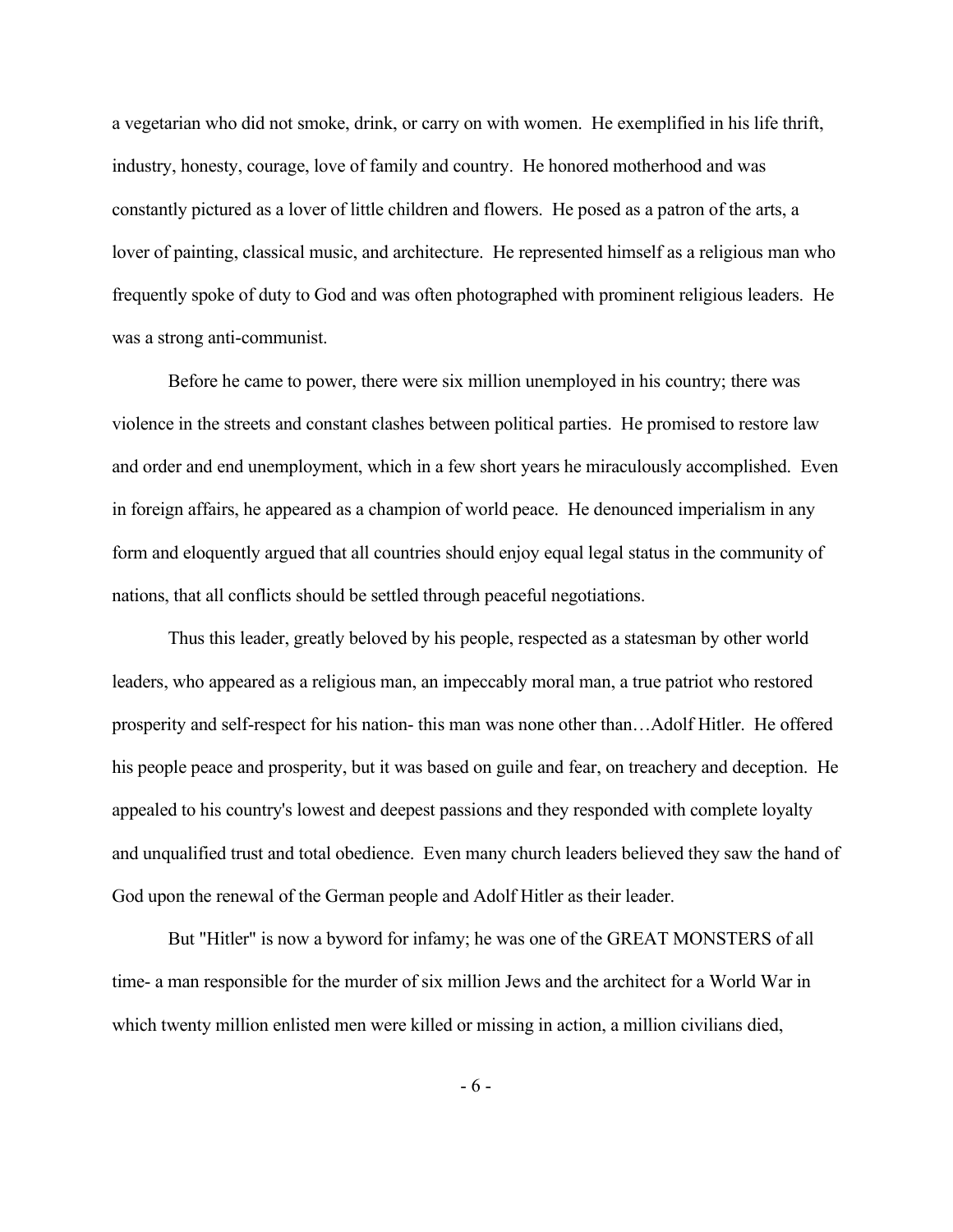millions more wounded, and still millions more left as refugees. He came as a Messiah to give life to his nation but he wound up leaving it in ruins.

Now Jesus was acutely aware of what it was his people wanted, but what they needed and what he OFFERED them was something ENTIRELY different. Hunger is certainly one of the greatest realities we as humans have to contend with, and if you want to know what its connection to the human spirit is, then try praying on an empty stomach- it becomes almost impossible. Jesus was by no means an ascetic. He was so concerned about physical needs that when his followers became hungry, he multiplied loaves and fish to feed over five thousand of them.

But what Jesus came to teach us it that MORE IMPORTANT than the social and economic and physical necessities of life are its SPIRITUAL requirements. Of THIS food, Jesus said whosoever came to him would never hunger, and whosoever believed in him would never thirst. He clearly understood that all the world's goods were ULTIMATELY INCAPABLE of satisfying us as his encounter with the rich, young ruler showed. The young man had approached Jesus because in spite of all his power and money and influence, there was still something FAR GREATER he lacked. We have only to look around to see it with our OWN eyes. With all our material abundance, Americans have never been MORE hungry in their lives, that as our standard of living has risen, so has our boredom and loneliness and weariness of life. Recent studies have revealed that the number of Americans treated for depression has quadrupled and the proportion of those receiving antidepressants has doubled JUST IN THE PAST TEN YEARS.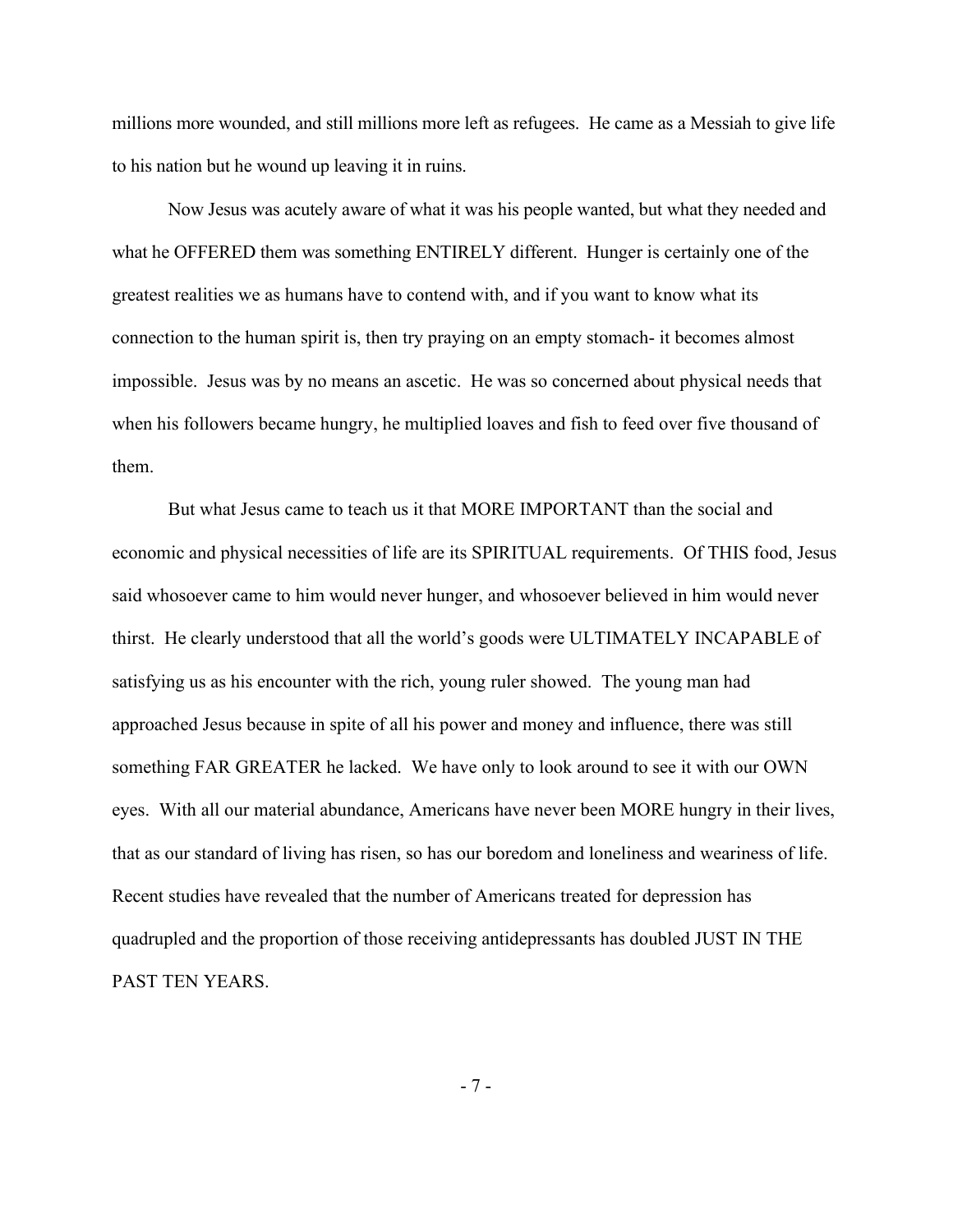For over a decade, I lived in the San Francisco Bay area- one of the most beautiful and wealthy areas in the entire country. It was SO affluent that I used to tell people that Marin County--where I went to seminary--consisted of two classes of people- there were the RICH who owned Rolls Royces and Bentleys, and then there were the POOR who drove around in Mercedes Benzes. And yet as beautiful as it was, as secure as those people were both materially and financially, they were besieged by rampant loneliness, anxiety, and spiritual emptiness. It was rare to find someone who had not been married at least two or three times. Latchkey kids were the norms. *US News & World Report* at one time called it the "cocaine capitol of the world" and went on to describe how the drug had become the major currency of Silicon Valley. Many are drawn to spiritual counterfeits bearing the acronyms EST and TM to fill their void, or seduced by various New Age religions which demand no obedience and sacrifice from them, religions which tell them they're good and affirm their lifestyles. They come seeking "peace of mind" when what they REALLY need is "peace with God." Yet despite all their status and material abundance, many remain miserable inside, with alcoholism and suicide rates running much higher than the national average. Theirs is a hunger which all their affluence simply can't alleviate.

Well Jesus saw there was a danger to social improvement without spiritual re-birth. He knew that we could not live without bread, but he also knew that we could not live by bread ALONE. He knew we must ALSO LIVE BY FAITH, for only with faith do we live in constant relationship with God- with One who will never leave or forsake us, with One who promises to meet our need according to his riches in heaven. He knew we must LIVE BY HOPE, for only hope can raise our sights above the mundane affairs of this world to behold that peaceable

- 8 -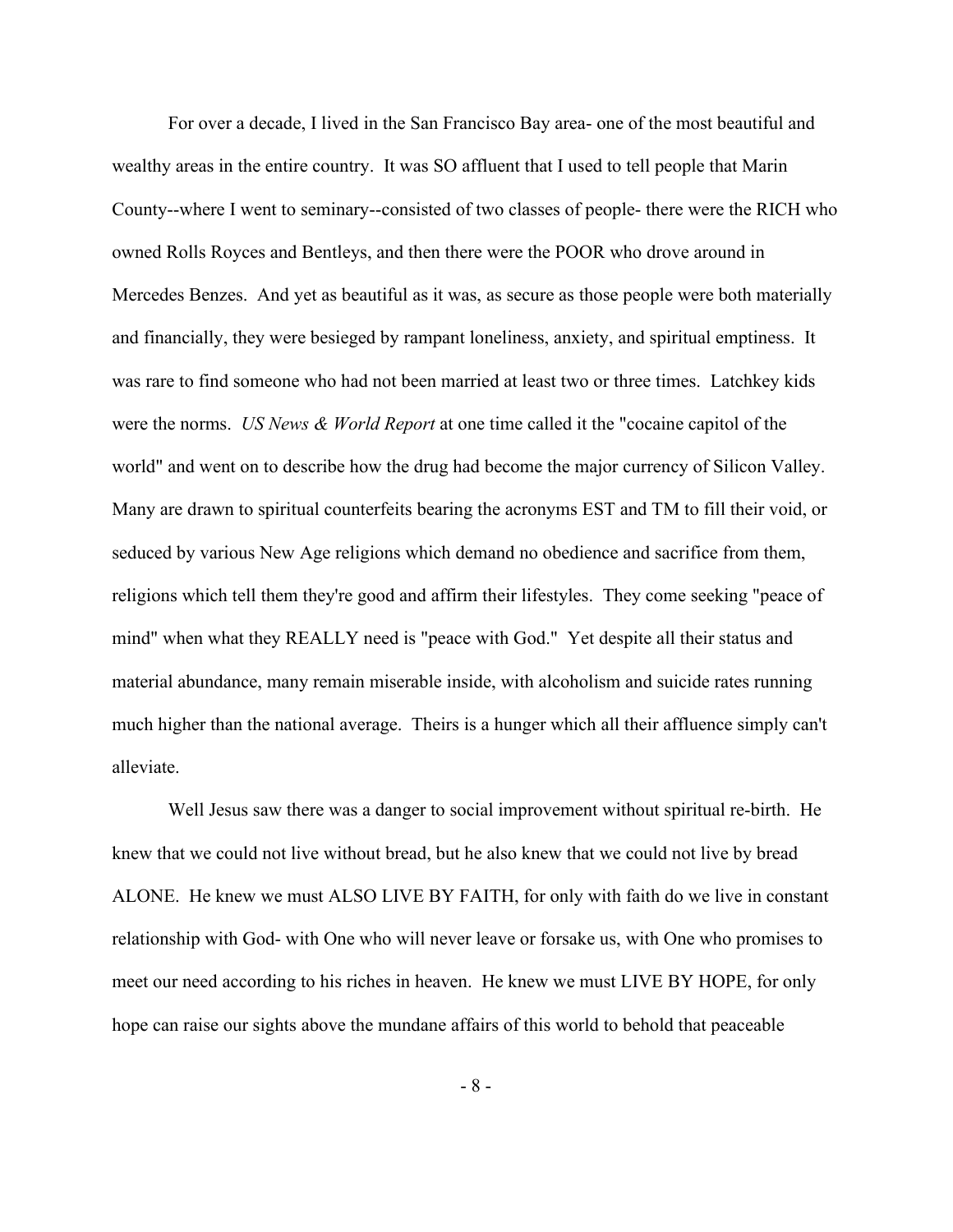kingdom where one day war and death and sickness and even temptation will be no more. He knew we must LIVE BY LOVE, for only when we belong to someone else, when we unconditionally give ourselves over to another person, can we then transcend all the fear and loneliness and hate in ourselves and in the other. He knew we must LIVE BY TRUTH, for only truth can courageously address the inequities and injustices of a system that is always protected by persons in power. He knew we must ALSO LIVE BY JUSTICE and by BEAUTY, by WORSHIP and by PRAYER.

Like those spectators who lined the streets to Jerusalem, we TOO find ourselves on that same roadway this very morning. Like them, our cry ALSO goes up, "Hosanna! Hosanna!" or "Lord SAVE us! Jesus, DELIVER us from all our troubles!" Every one of us has deep and pressing needs, and we believe that if we could just catch his attention, if we can only capture his ear, something good just might happen for US. Well I warn you. Don't be TOO disappointed if after all your pleading and all your shouting and all your praying, your stock investments suddenly go south or your health takes a turn for the WORSE, a son or daughter goes to JAIL or the company you work for must close. The fact is that Christ is not some kind of personal genii responsive to our every whim; he's not there to solve all our problems and do all our bidding. The devil's strategy has always been to get people to believe that God exists for THEM, to convince people that God is there to satisfy THEIR wants and THEIR needs and not the other way around.

Rather, Christ is there to offer us something MORE PRECIOUS than much fine gold- he offers us HIMSELF, he extends to us his PERSONAL PRESENCE. He never tires of reminding us of his great LOVE for us, of repeating the PROMISE that he will bear us up when life gets too

- 9 -